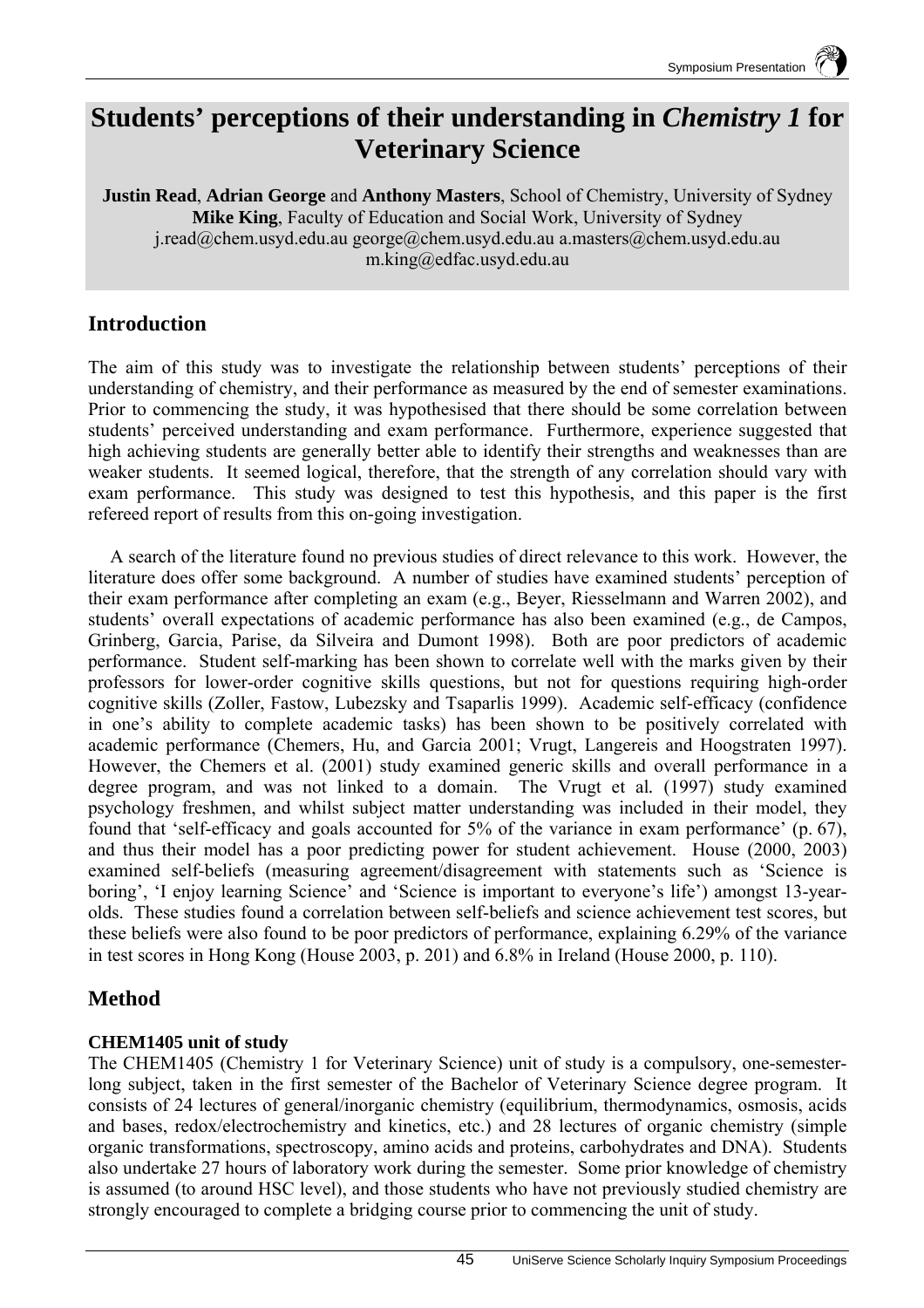The unit of study is assessed primarily by a 3 hour long end-of-semester exam, which constitutes 75% of the assessment program. This exam is divided approximately equally between multiple choice and short answer questions, and between general/inorganic and organic questions. Analysis of the exam scripts for this study has involved both quantitative (statistical) and qualitative methods, with the qualitative analysis looking for evidence of misconceptions and examining commonalities in student approaches (both correct and incorrect). Some of the results from this analysis are summarised elsewhere in this volume (Read, George, King and Masters 2004b).

#### **Participants**

Students in the CHEM1405 unit of study were surveyed in the final teaching week of Semester 1, 2003. The survey instrument used asks students for some general background information (gender, age, prior study of chemistry), their student identification number (SID—provision of which was optional) and for their opinion of the most and least positive aspects of the unit of study. Respondents are then asked to rate how well they believe they understand, and can apply that understanding to answer questions about, 17 nominated areas of the unit of study on a 7 point Likert scale (1 = no understanding to  $7$  = excellent understanding).

The exam scripts for this unit of study were then analysed. For those students who provided an SID, exam performance was compared to their perceived understanding of the areas nominated in the survey instrument. The performance of the respondents was compared to the CHEM1405 cohort as a whole, to check that the respondents constituted a representative sample of the student population. As a preliminary exercise, an in depth interview was also conducted with one student, 'Karen', to provide some further insight into the students' perspective. It is intended that more interviews will be conducted with CHEM1405 students from 2004 during semester 2.

### **Results and Discussion**

#### **Participants and Response Rate**

93 students completed CHEM1405 in Semester 1, 2003, of whom 52 participated in the study by returning the survey. A total of 36 respondents provided both an SID and sufficient information for the full analysis to be completed, and thus the overall response rate for full participants was 39 %.

Responses show that most of the respondents were recent school leavers (69% aged 17-19), and most had a good background knowledge of chemistry (78% had completed HSC chemistry or its equivalent). Only 5% had no prior knowledge of chemistry, and a further 5 % had the bridging course as their only prior study of chemistry.

#### **Sample Representivity**

Figure 1 shows the distribution of exam grades achieved by the full participants, and also the distribution for the whole student cohort. Exam results are unscaled, and it should be noted that these represent only the result from the end-of-semester exam, and so grades do not include other parts of the assessment program, such as tutorial quizzes and laboratory work. There is no statistically significant difference between the exam grade distributions of the respondents and nonrespondents ( $\chi^2$  = 0.69, df = 4, p = 0.95), nor is there any difference in distribution of background knowledge ( $\chi^2$  = 6.4, df = 3, p = 0.093) nor gender ( $\chi^2$  = 0.20, df = 1, p = 0.65).

Figure 2 shows the distribution of exam grades for different levels of background knowledge, for both full participants (Figure 2(a)) and the whole cohort (Figure 2(b)). In Figure 2, students have been categorised according to their level of prior study of chemistry. Students who had only completed a bridging course were classified as having a poor background; students who had studied chemistry to HSC level (or its equivalent) were classified as having a good background; and, students who had undertaken prior university level study of chemistry were classified as having an excellent background. There are no statistically significant differences between these distributions, and from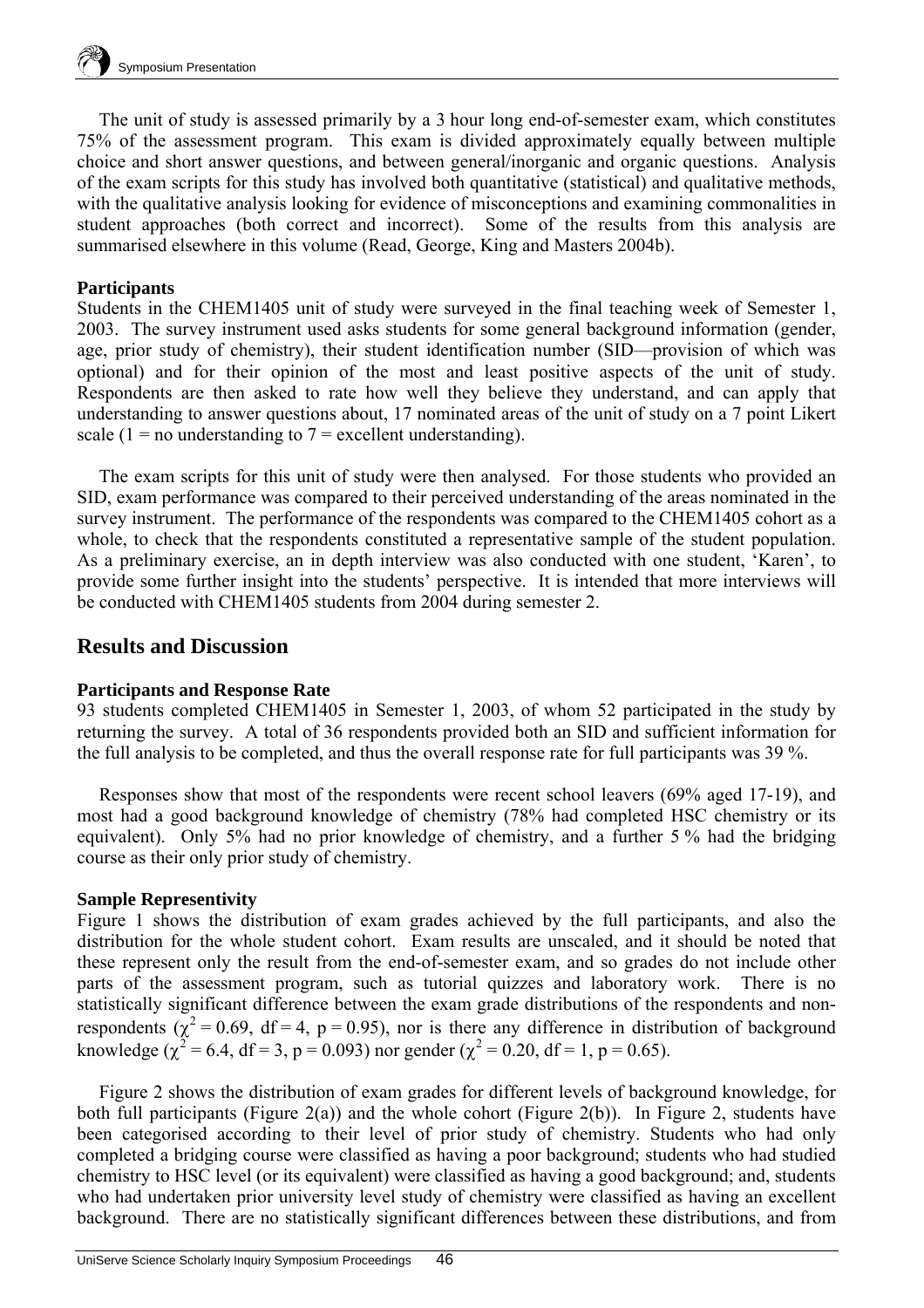

this and the above statistical tests we can confidently conclude that the full participants are indeed a representative sample of the student cohort as a whole.

Figure 1. Distribution of exam grades for survey respondents and the whole CHEM1405 student cohort



Figure 2. Distribution of exam grades for different levels of prior knowledge for (a) all CHEM1405 students and (b) the full participants in the survey

Figure 2 also shows that exam performance improves substantially with prior study – a finding that is not particularly surprising. However, the difference in performance between those students for whom a bridging course was their only prior study (poor background), when compared to those with no prior chemistry study, is surprisingly large. The bridging course that these students undertook comprised 13 hours of lectures, plus 26 hours of small group tutorials, spread over a 7 day period. The fact that such an intense but short period of study is associated with a reduction in exam failure rates by a factor of about 3, and seems to provide the basis for students to complete university level study at distinction standard, is a testament to its value, and is the subject of on-going investigation.

#### **Individual Correlations**

The first analysis performed on the data sets from the full participants was aimed at determining the strength of the correlation between each participant's perception of their understanding of nominated areas of chemistry, and their performance in those areas. Figure 3(a) shows the scatterplot for Karen, which is representative of most of the results obtained. Figure 3(b) shows the scatterplot for the student with the strongest correlation between perception and performance data.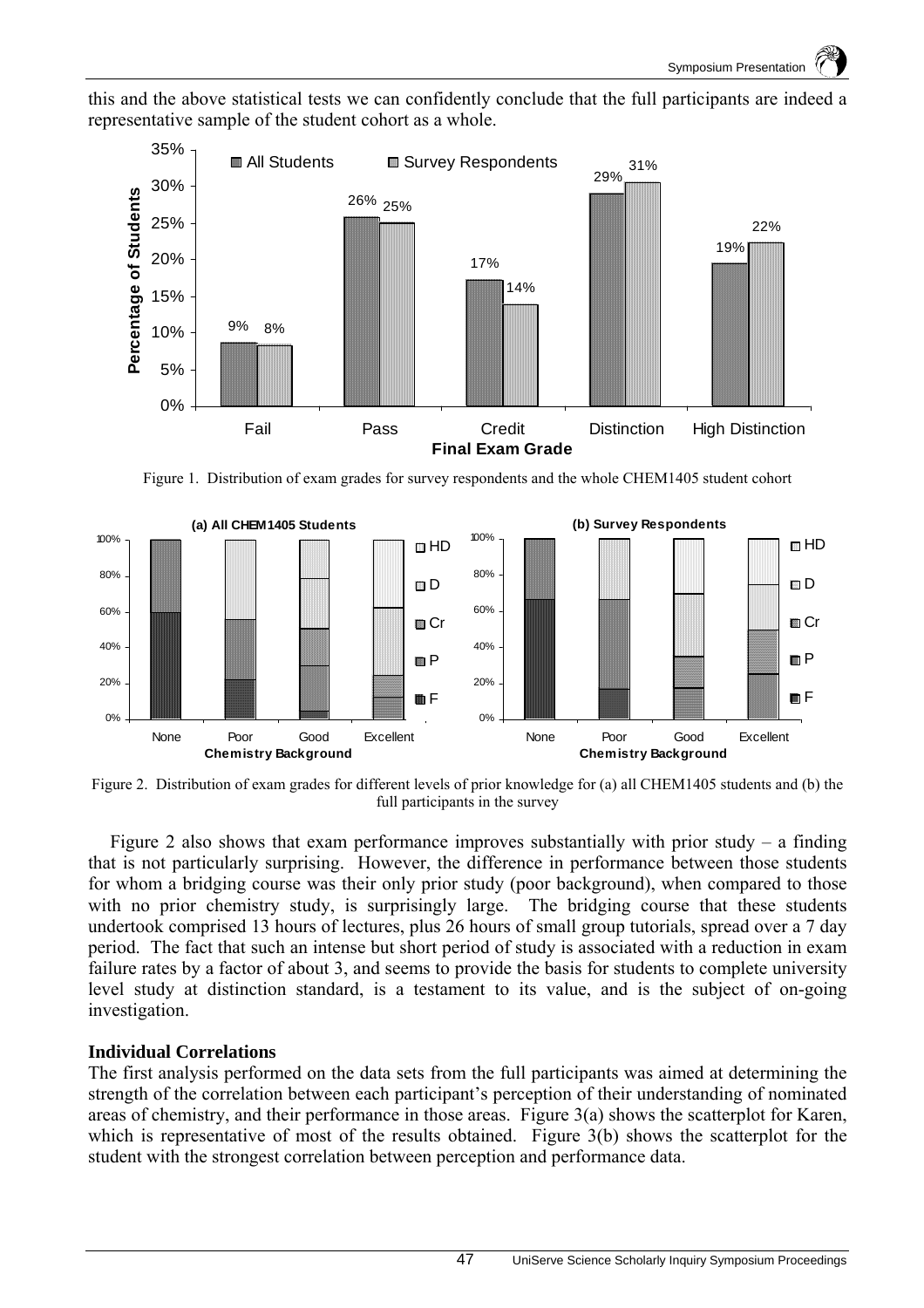



Figure 3. Scatterplots of perceived student understanding of nominated concepts against performance in exam questions on those concepts for (a) Karen, a typical CHEM1405 student, and (b) the participant with the strongest correlation

The results shown in Figure 3 were unexpected, especially given our starting hypothesis. In typical cases, there is no correlation between these factors (average  $R^2 = 0.079$ ). In the case of the participant with the strongest correlation, whose  $R^2$  is the largest by a considerable margin – the next largest was  $R^2 = 0.255$  – although a weak correlation is present, it is a negative correlation. That is, it indicates that the student performed best in those areas where they believed they had the least understanding, and performance decreased as perceived understanding increased.



Figure 4. The distribution of reported student understanding of kinetics (bar graph, ▒) and 95% confidence intervals (●) of mean exam performance for each level of understanding

Since the analysis suggests that perceived student understanding and exam performance in individual areas are unrelated, it was decided to examine performance in a number of individual areas of the unit of study. One such area was kinetics, which the full participants rated one of the least understood concepts in CHEM1405. Figure 4 shows the distribution of reported levels of understanding of kinetics as a bar graph. For each of these levels of understanding, the 95% confidence interval for the mean exam performance has been constructed and plotted.

Figure 4 indicates that (for example) 11% of respondents reported that they had no understanding of kinetics. Despite this fact, the average exam score in the kinetics questions on the exam was  $90 \pm 12$  % for these (perceived understanding = 1) students. Looking at the mean exam score over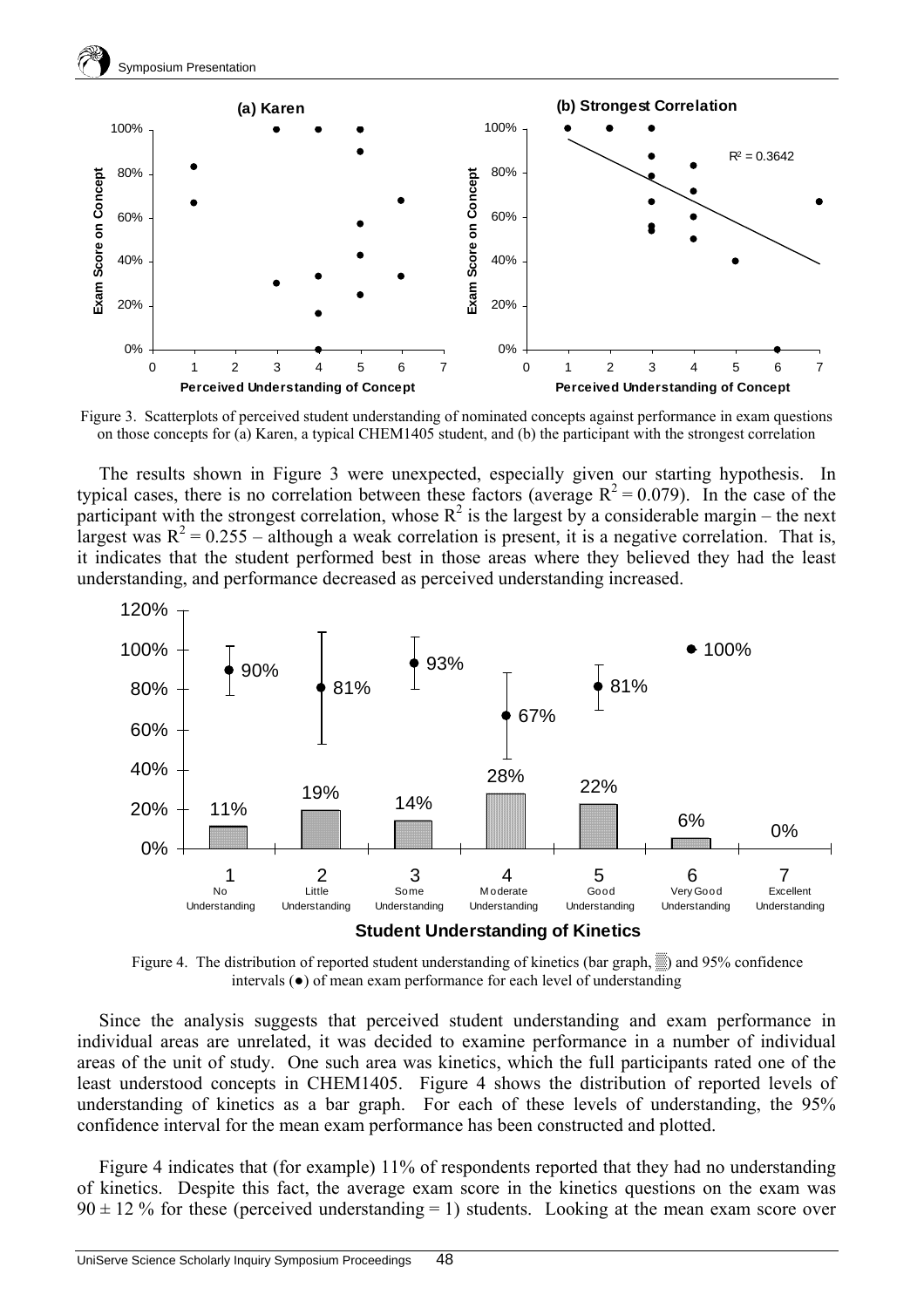the range of reported levels of understanding, it is clear that exam performance on kinetics questions is independent of perceived understanding of kinetics. This was an unexpected result. Analysis of areas with higher reported perceived understanding also showed no substantial correlation between perceived understanding of a concept and exam performance on that concept.

Do we conclude from such results that students – at least, this group of students – are unable to identify what they do and do not understand? To address this question, we can look first to the interview with Karen. She was one student who rated her understanding of kinetics as '1', but she performed well on the kinetics questions (scoring 83%). When asked to comment, she said:

That's because they repeated the question, and I looked at the exam from the year before, and I practiced those questions … if they hadn't of pretty much repeated the question, like, I would've been stuffed.

Karen went on to explain how she had now developed an understanding of kinetic phenomena, such as rate constants and half-lives, from second semester study. She gave a long example from a recent lecture concerning the use of thiopentone as an induction agent, discussing its biological half life in a number of different body tissues, and concluding:

… and, I've now gone, oh my god, so this is just for this one drug that we've had a lecture on. And the *whole* mechanism by which it works, and its whole relevance to veterinary practice is based on its *t*½. Like, because we know its *t*½, we know how to use it.

It seems clear from these comments that Karen genuinely did not understand kinetics when she completed the first semester exam, relying instead on algorithmic and rote learning approaches to these exam questions. Qualitative data from exam script analysis suggests that such approaches were widely used by students in this unit of study (Read, George, King and Masters 2003; Read, George, Masters and King 2004a; Read et al. 2004b). There is ample evidence of algorithmic approaches and a lack of genuine understanding in the answers to questions in a number of areas of the exam. It seems likely, therefore, that the lack of correlation between student perception of understanding and exam performance in individual areas can, at least in part, be attributed to a failure of the exam to measure student understanding.

#### **Group Correlations**



Figure 5. Correlation between average student understanding and exam grade grouped by grades for (a) all full participants and (b) with the perfectionist group separated

Since no correlation was found in individual areas of the unit of study, it was decided to check for any correlation between average understanding and overall exam performance. To do this, the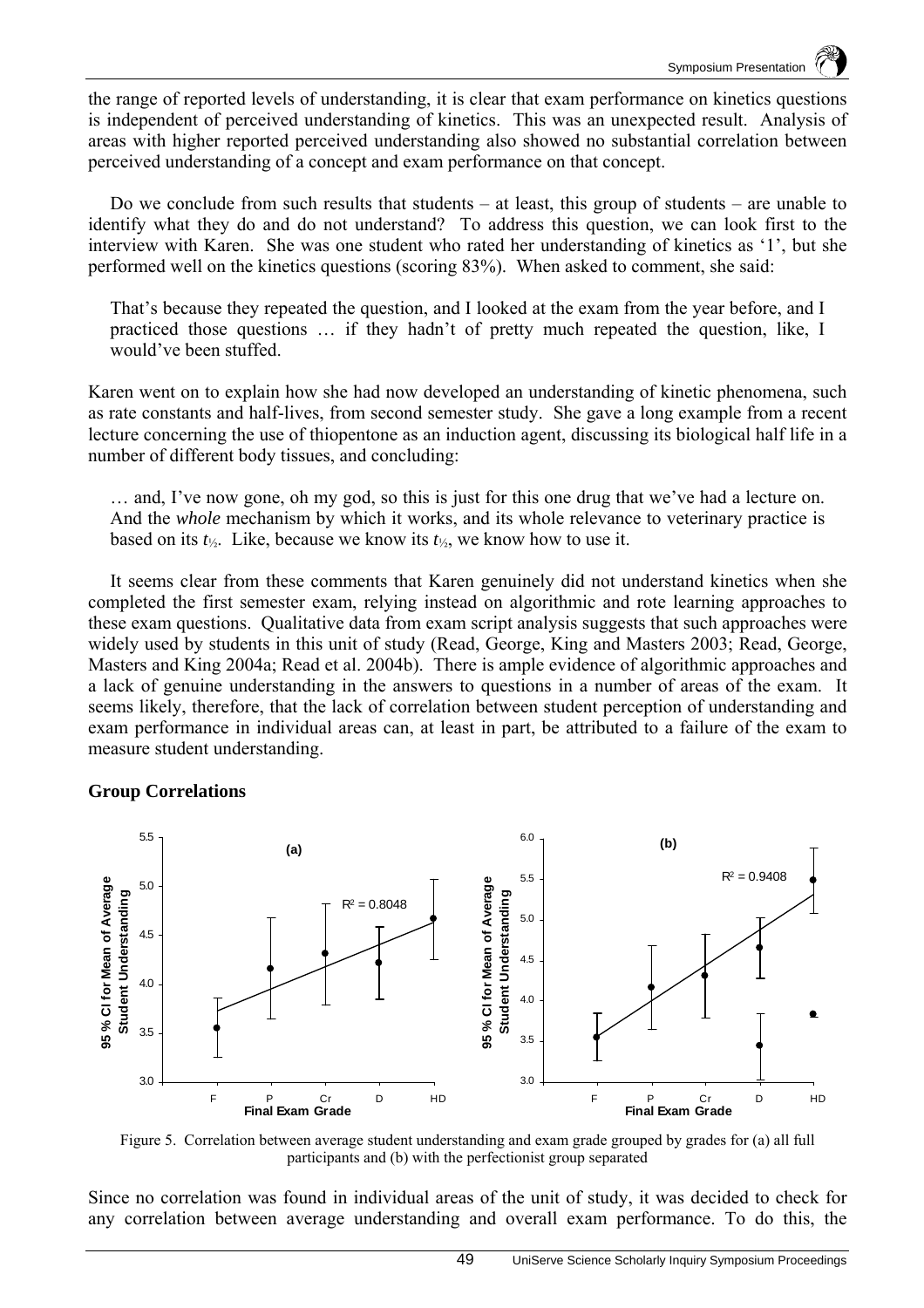

reported levels of understanding for each of the nominated areas were averaged for each full participant. The data were then grouped by exam grades (rather than marks), and a 95 % confidence interval for the mean of average student understanding was constructed. When these confidence intervals were plotted against exam grades, a reasonably strong correlation emerged, Figure 5(a).

The correlation in Figure 5(a) is surprisingly strong, given the complete lack of correlation in individual areas of the unit of study, and especially since no correction has been made for exam weighting. That is, no correction has been made to compensate for the fact that the distribution of marks between the different nominated areas of the unit of study in the exam was not even.

When the data set within each exam grade is examined, it is apparent that the distributions are approximately normal for the lower grades, but bimodal for the upper grades. That is, there is a group of high achieving students, whom we term 'perfectionists', who report average levels of understanding much lower than would be expected given their overall performance. Figure 5(b) shows the correlation between average performance and understanding once this perfectionist group is separated. Performing this separation has two effects—it increases the gradient, so that average understanding is spread over a greater range, and it increases the strength of the correlation. (Investigations are continuing to try to identify the characteristics that make the perfectionist group different from other high achieving colleagues.)

The correlation seen in Figure 5(b) is remarkably strong, and further analysis was completed to check that this result is not an artefact created by the analysis. Since exam grade bands are not equally wide, the first check was to reconstruct Figure 5(b) using the same *y*-scale, but changing the *x*-scale to 95 % confidence intervals on the mean exam score for these groups, Figure 6.



Figure 6. Correlation between average student understanding and average exam score

Figure 6 shows that the correlation between average perceived understanding and overall exam performance remains strong when marks are used. Results from other units of study (Read et al*.*, 2003) show near identical results, with stronger correlations found in units of study with larger enrolments, where there were more full participants. It therefore seems unlikely that the observed correlation is merely a statistical artefact, although the reasons for its existence remain unclear. One possible explanation is that students who possess good exam technique, or higher self-efficacy, report generally higher levels of understanding—and further investigation is needed in this area.